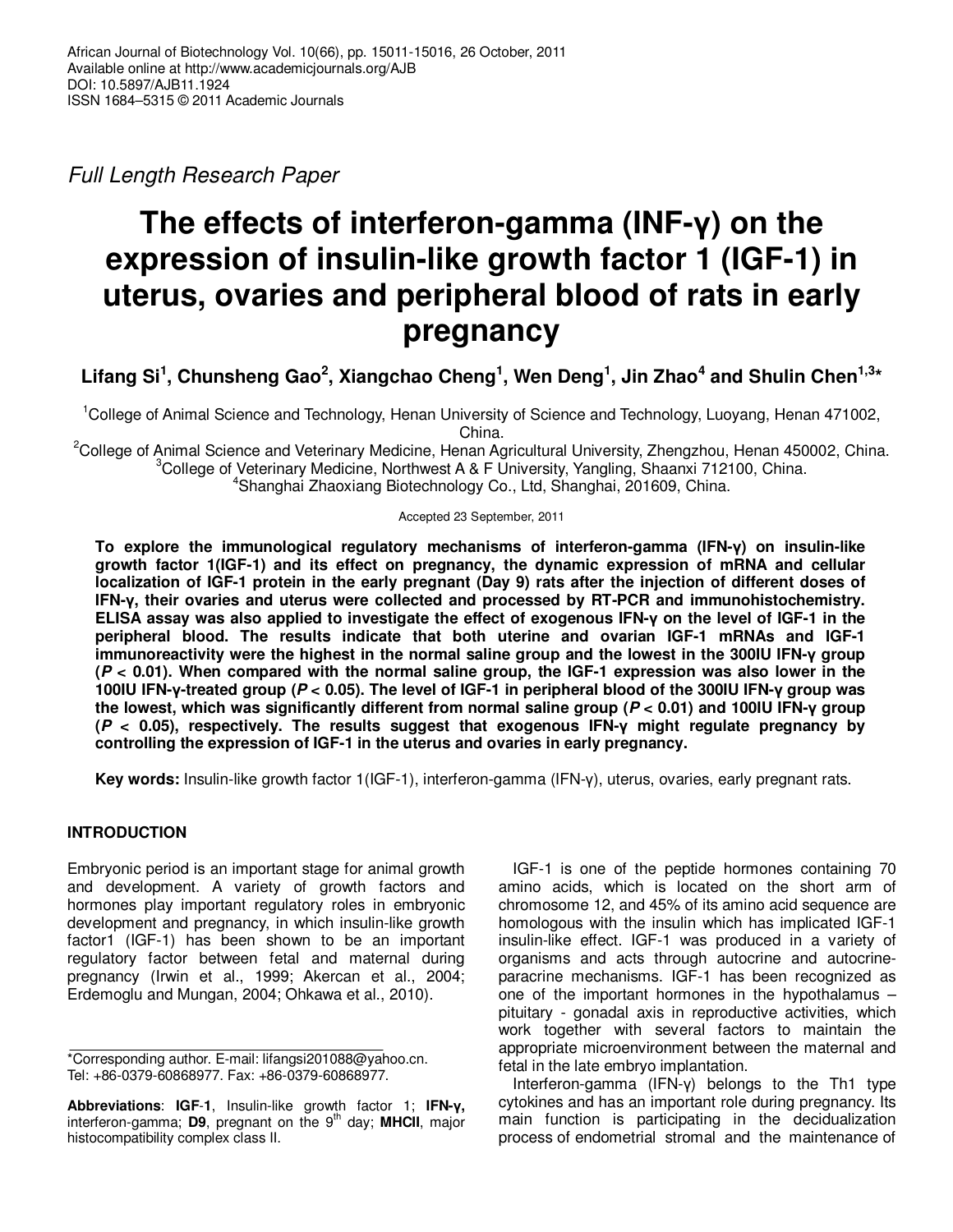pregnancy (Bulla et al., 2004). Studies showed that super-physiological doses of IFN-γ produced anti-fertility effect (Cao et al., 1999). Currently, researches involving the role of IFN-γ and IGF-1 focus their specific effects and its expression in uterus and placenta, the interaction between the IFN-γ and IGF-1 in pregnancy are not yet fully understood.

This study aimed to investigate the effect of exogenous IFN-γ injection on the expression of IGF-1 in uterus and ovaries as well as the IGF-1 levels in peripheral blood of rats during early pregnancy.

## **MATERIALS AND METHODS**

### **Experimental animals**

Healthy female SD rats were purchased from the Hena Experimental Animal Center. SD rats (240 to 250 g) were used in this experiment.

The rats were maintained in an experimental room under controlled conditions of temperature (22  $\pm$  2°C), humidity (50  $\pm$ 10%) and a 12 h light/dark cycle, with ad libitum access to commercial diet and tap water. After a period of 1 week feeding, the rats were mated based on the estrus confirmation by vaginal smears. The day in which a sperm positive vaginal smear was found was considered as D1 (day 1) of gestation, and thereafter the pregnant rats were housed individually.

### **Sample collection**

The D9 (pregnant on the  $9<sup>th</sup>$  day) rats were randomly divided into 3 groups (10 rats per group). Control group, injected with normal saline; group I, 100 IU/g IFN-γ; group II, 300 IU/g IFN-γ. Drugs and dosage schedule were performed according to Liu et al. (2005). Rats used for the immunohistochemistry of streptavidin-peroxidase (SP) were anesthetized with 100 ml/L chloral hydrate, then their chests were opened and the blood was cleaned by saline via the aorta at 37°C. The ovary and uterus tissue was obtained after a cesarean section, the mesenteric tissues were removed and washed three times with sterile PBS and frozen at -80°C. After perfusion with 40 ml/L paraformaldehyde phosphate buffer solution (pH 7.4) at 4°C, the ovary and uterus were fixed for 48 h in the same fixative. Then the tissues were dehydrated in graded ethanol, diafanized in xylene and were paraffin-embedded. Three sets of the serial 5 µm-thick paraffin sections were obtained to detect the positive and negative cells.

Blood obtained from the heart on D9 was kept at 37°C for 1 h, then overnight at 4°C. Serum was separated and kept in different EP tubes at -20°C for further ELISA assay.

## **Total RNA extraction and RT-PCR**

The total RNA of the uterus and ovaries were extracted by TRIzol-Phenol-Chloroform method and dissolved in RNase-free water. The samples were quantified and read at 260 nm. Amplification of IGF-1 and β-actin genes was performed by RT-PCR using an Access RT-PCR System Kit (Promega, USA). Amplification of specific fragments and reverse-transcriptions were carried out in the same tube. The following primers were used: the forward primer of IGF-1, 5'-TTCAGTTCGTGTGTGGACCAAG-3'; the reverse primer of IGF-1, 5'- GATCACAGCTCCGGAAGCAA-3'. The amplification was 120 bp. The forward primer for the β-actin was: 5'-

AGCCATGTACGTAGCCATCC-3′, the reverse primer for the β-actin was: 5'- ACCCTCATAGATGGGCACAG-3', and the length of the PCR fragment was 115 bp. The cycling protocol of the RT-PCR for IGF-1 was 94°C for 5 min, followed by 35 cycles (94°C for 45 s, 54°C annealing for 45 s, 72°C for 45 s), and a final extension of 10 min at 72°C. The protocol for the amplification of β-actin was the same as IGF-1. In order to confirm the specificity of amplification, three kinds of control were used in each group (RNA was substituted by nuclease-free water, PCR without reverse transcriptase, while other conditions remained). The PCR products were detected by electrophoresis in 2.0% agarose gel. After normalizing by the *β*-actin, an A value of the electrophoretogram obtained by Quantity One software (Bio-Rad Inc) was statistically analyzed. The data from each group was described by Mean  $\pm$ Standard Deviation and performed by the Normal test before statistical analysis.  $T$  test were used to compare the differences among these data,  $P < 0.05$  and  $P < 0.01$  indicated significant difference. The analysis was complemented by statistical software SPSS 11.5.

#### **Procedures of the immunohistochemistry and the results of observation**

The procedure of immunohistochemistry SP was performed by the immunohistochemical kit according to the manufacturer's protocol. However, 10 different magnification (x400) from the same field of the different ovaries and uterus were chosen and analyzed by Jiangsu Jetta high-resolution image analysis system. The mean of the staining degree of the positive product for each vision (which was denoted by the average optical density) and the positive area were calculated (Hu and Gui, 2004). The mean level of the relative expression  $(\mu^2)$  was calculated using the following formula:

 $\mu^2$  = Multiples of light microscope  $\times$  Mean positive intensity  $\times$  area of the positive / 260000 (among which 260000 was pixel).

#### **Detection of the IGF-1 levels in serum by ELISA method**

The ELISA experiment was performed following the instructions of ELISA kit, and the OD values were measured by automatic microplate reader at 450 nm. Standard curve was drawn using the density of standard products and OD values as abscissa and vertical axis, respectively. Then, the density of the sample was found through the OD value in the standard curve.

## **RESULTS**

## **The effects of IFN-γ on IGF-1 mRNA levels in ovary and uterus of pregnant rats**

Expression of IGF-1 mRNA was detected throughout the rat ovary in each experimental group. IGF-1 mRNA expression in the ovary of normal saline group was the highest, while it was the lowest in the 300 IU/g IFN-γ group ( $P < 0.01$ ), but there was no statistical difference between the control group and the 100 IU/g IFN-γ group  $(P > 0.05)$ . The IGF-1 mRNA in uterus displayed the same pattern of response among the groups similarly to the ovary. The expression level of IGF-1 mRNA was also lower in 300 IU/g IFN-γ group than normal saline group  $(P < 0.01)$  (Table 1, Figures 1 to 2).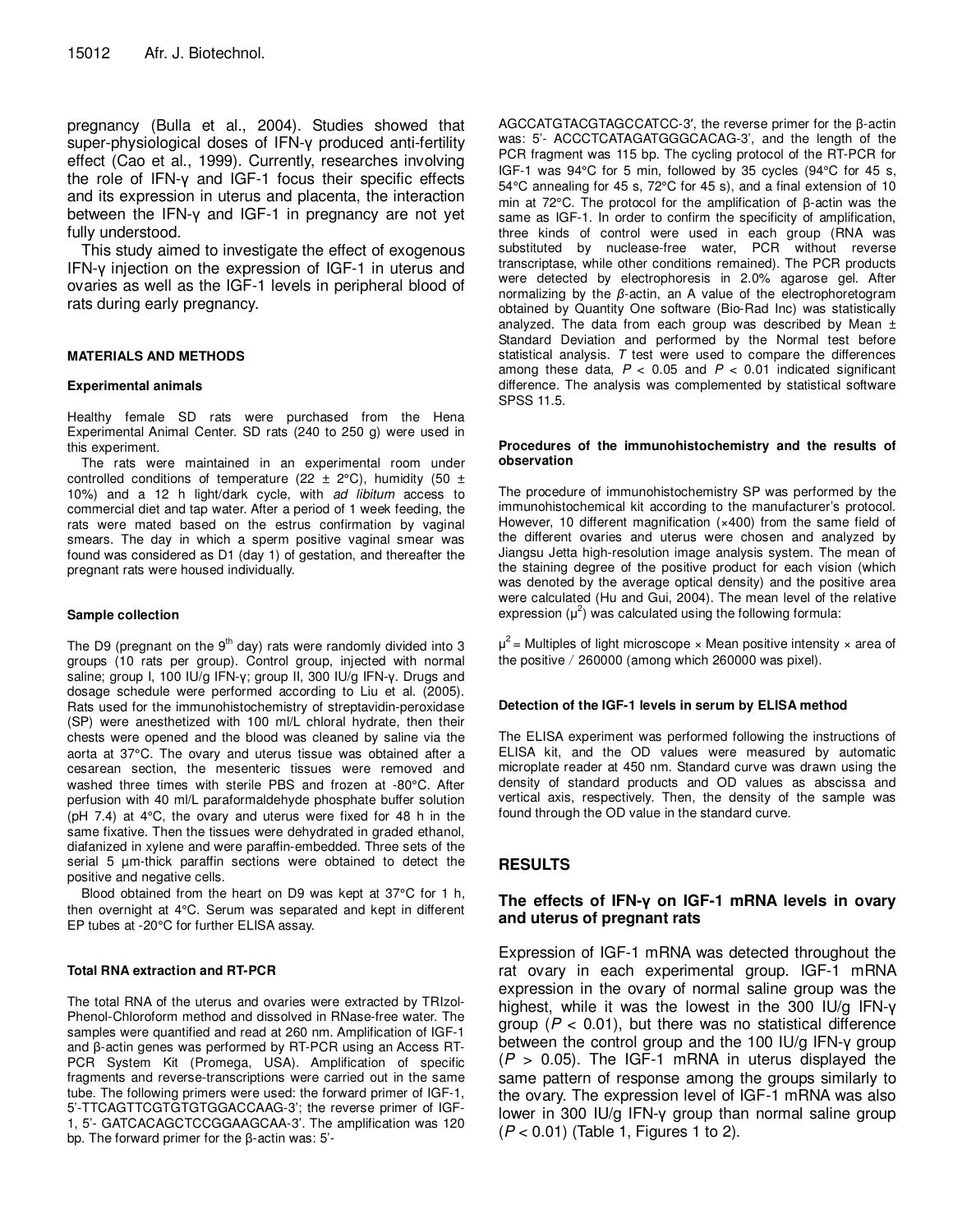|  | Table 1. Expression of IGF-1 mRNA in ovary and uterus from each experimental group. |
|--|-------------------------------------------------------------------------------------|
|--|-------------------------------------------------------------------------------------|

| <b>Parameter</b> | Normal saline group | 100 IU/g IFN-y group | 300 IU/g IFN-y group           |
|------------------|---------------------|----------------------|--------------------------------|
| Ovary            | $2.60 \pm 0.031$    | $1.96 \pm 0.091$     | $0.62 \pm 0.024$ <sup>**</sup> |
| <b>Uterus</b>    | $2.26 \pm 0.047$    | $1.98 \pm 0.015$     | $0.54 \pm 0.007$ <sup>**</sup> |

\*\*  $P < 0.01$  different from normal saline group. Results are expressed as Mean  $\pm$  SD.



**Figure 1.** Effect of IFN-γ on the expression of IGF-1 mRNA in ovary and uterus of D9 rats from different experimental groups. M, Marker; Lane 1, the expression of IGF-1 mRNA in uterus of normal saline group; lane 2, the expression of IGF-1 mRNA in uterus of 100IU IFN-γ group; lane 3, the expression of IGF-1 mRNA in uterus of 300IU IFN-γ group; lane 4, the expression of IGF-1 mRNA in ovary of 300IU IFN-γ group; lane 5, the expression of IGF-1 mRNA in ovary of 100IU IFN-γ group; lane 6, the expression of IGF-1 mRNA in ovary of normal saline group.



**Figure 2.** Effect of IFN-γ on the expression of β-actin mRNA in ovary and uterus of D9 rats from different experimental groups Lane M, Marker; Lane 1, The expression of β-actin mRNA in uterus of normal saline group; lane 2, The expression of β-actin mRNA in uterus of 100IU IFN-γ group; lane 3, The expression of β-actin mRNA in uterus of 300IU IFN-γ group; lane 4, The expression of β-actin mRNA in ovary of 300IU IFN-γ group; lane 5, The expression of β-actin mRNA in ovary of 100IU IFN-γ group; lane 6, The expression of β-actin mRNA in ovary of normal saline group.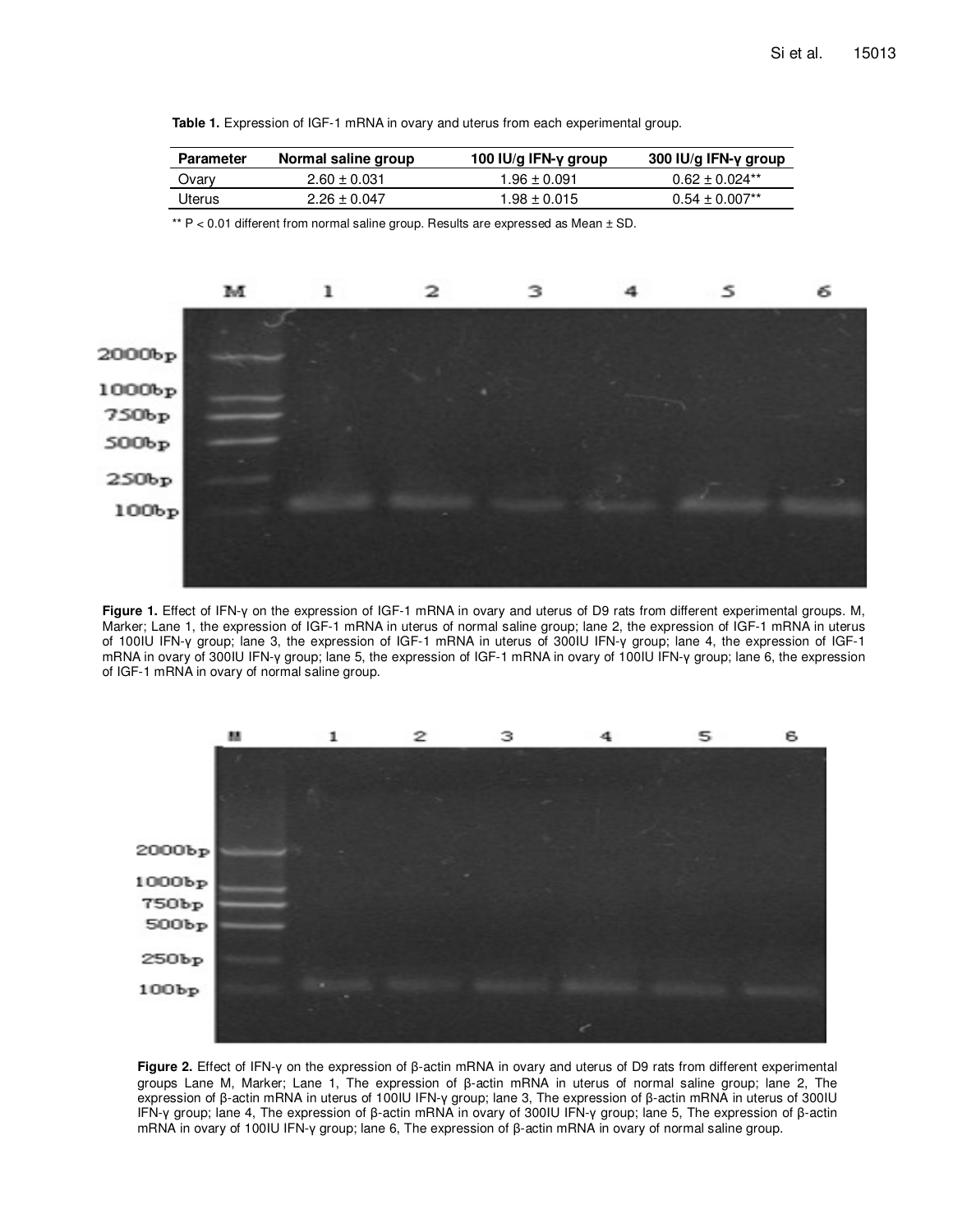

**Figure 3.** Immunolocalization of IGF-1 protein in ovary and uterus from each experimental group3A; The expression of IGF-1 in the ovary granulosa luteal cells of normal saline group, (400) 3B; The expression of IGF-1 in the ovary granulosa luteal cells of 100IU IFN-γ group, (400×) 3C; The expression of IGF-1 in the ovary granulosa luteal cells of 300IU IFN-γ group, (400×) 3D; The expression of IGF-1 in the uterus decidua cells of normal saline group, (400×) 3E; The expression of IGF-1 in the uterus decidua cells of 100IU IFN-γ group, (400×) 3F; The expression of IGF-1 in the uterus decidua cells of 300IU IFN-γ group,  $(400x)$ .

**Table 2.** Expression of IGF-1 protein in ovary and uterus from each experimental group.

| <b>Treatment</b>       | Relative expression in endometrium or deciduas $(\mu^2)$ | Relative expression in uterus $(\mu^2)$ |
|------------------------|----------------------------------------------------------|-----------------------------------------|
| Normal saline<br>group | $40.668 \pm 3.479$                                       | 23.708 ± 3.695                          |
| 100IU IFN-y group      | $33.091 \pm 2.865^*$                                     | $18.803 \pm 5.143^*$                    |
| 300IU IFN-y group      | $26.379 \pm 4.223**$                                     | $13.647 \pm 3.288$ <sup>**</sup>        |

 $* P < 0.05$ ,  $** P < 0.01$  different from normal saline group. Results are expressed as Mean  $\pm$  SD.

## **The effects of IFN-γ on the IGF-1 immunoreactivity in ovary and uterus of pregnant rats**

IGF-1 protein was mainly distributed in the endometrium or decidua of the rats. In normal saline group, the IGF-1 protein was closely arranged and deeply stained in the endometrium or decidua which was predominantly located in the cytoplasm. Higher expression of IGF-1 was also seen in the endometrial glands (Figure 3D). 100IU IFN-γ group had a higher expression of IGF-1 in the endometrial or decidua cells (Figure 3E), but it is lower than the normal saline group ( $P$  <0.05). The expression of IGF-1 in the 300IU IFN-γ group (Figure 3F) was significantly lower than those of 100IU IFN- $\gamma$  group ( $P <$ 0.05) and normal saline group ( $P < 0.01$ ). Details are shown in Table 2 and Figure 3 D to F. IGF-1 protein was mainly distributed in the cytoplasm of granules luteal cells

with vacuoles-shaped nonstaining nucleus in ovary. The cytoplasm of the granules luteal cells was deeply stained in normal saline group rats (Figure 3A). The expression level of IGF-1 protein in ovary of 100IU IFN-γ group (Figure 3B) was lower than the normal saline group ( $P <$ 0.05), and the expression level of IGF-1 protein in ovary of 300IU IFN-γ group was the lowest (Figure 3C), which also differ significantly from the normal saline group ( $P <$ 0.01). Details are shown in Table 2 and Figure 3A to C.

## **The influence of IFN-γ on the IGF-1 levels in peripheral blood of pregnant rats**

IGF-1 levels in peripheral blood of normal saline group was remarkably higher than those of 100IU IFN-γ and 300IU IFN-y groups, respectively  $(P < 0.01)$ . The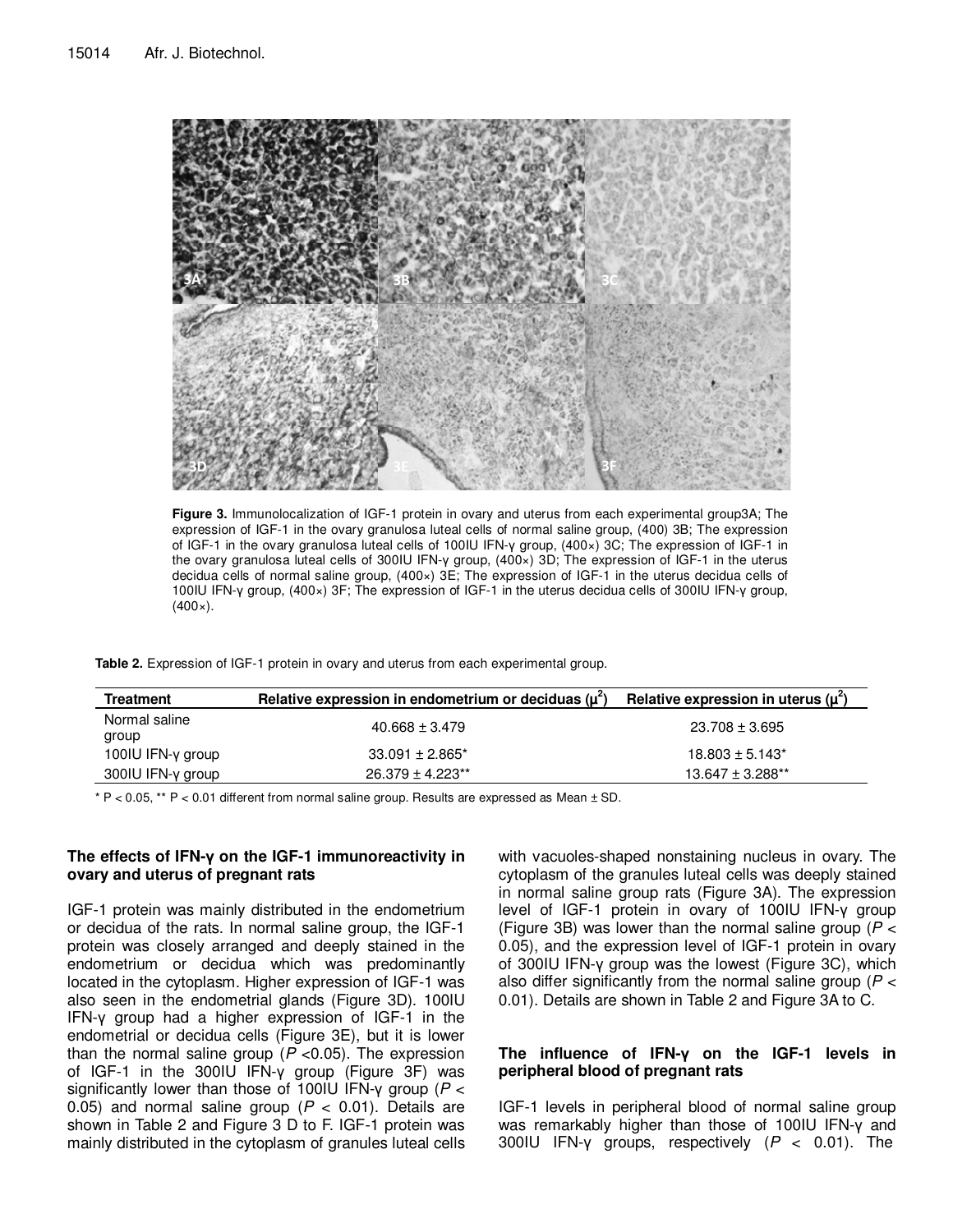expression level of IGF-1 in 100IU IFN-γ group was higher than 300IU IFN-γ group ( $P < 0.05$ ).

## **DISCUSSION**

Pregnancy is a complex and fundamental physiological process (Orsi and Tribe, 2008). In early pregnancy, a broad repertoire of regulatory cytokine network helped the fetus to escape from maternal immune rejection. Recent studies indicated that IGF-1 played important roles in the reproductive process (Yasuda et al., 1992; Corleta et al., 2000; Johnson et al., 2001; Onagbesan et al., 2006). IGF-1 may acts on gonadotropin cells of anterior pituitary through the pituitary portal system, stimulating the release of follicle stimulating hormone (FSH) and luteinizing hormone (LH). FSH and LH signals to the ovaries and uterus in a dependent or independent way are used to regulate the reproduction. The exogenous injection of IGF-1 to the pregnant mice could increase the substance intake of the placenta, causing the rapid assimilation and anti-catabolism of the placental protein and carbohydrate, so that there is an overall fetal weight gain (Zhou et al., 1999). In this study, IFN-γ regulated the expression of the IGF-1 in the ovary and uterus of the pregnant rat, indicating that IFN-γ was closely related with the regulation function of IGF-1 in the neuroendocrine system and immune systems which was mediated through the hypothalamus - pituitary - gonadal axis feedback pathway in the uterus and ovarian. IFN-γ and IGF-1 also could be coordinated to prevent abortion and other pregnancy complications to maintain a normal pregnancy. IFN-γ is one of the Th1-type cytokines (Lloyd and Hawrylowicz, 2009) that is essential for maintaining pregnancy. IFN-γ secreted from the pregnant rat uterine decidual cells, is involved in the pregnancy decidua reconstruction which is indispensable in maintaining the integrity of the decidua (Ashkar and Croy, 2001). Chen et al. (1994) detected that there are many cells that expressed IFN-γ receptors in the embryo implantation point. Jin et al. (2008) reported that IFN-γ had a protective role in early pregnancy on toxoplasma infection in mice, which could increase the immunity levels in the early pregnancy. Therefore, keeping a normal IFN-γ level was essential on the success of pregnancy. However, Liu et al. (2002) reported that high doses of IFN-γ could inhibit the progesterone secretion, induct the apoptosis of placental cells and caused the expression of major histocompatibility complex class II (MHCII). MHCII was one of the major antigens which could cause the maternal-fetal immune rejection during pregnancy, and were extremely detrimental for the maintenance of pregnancy.

After injection of high doses of exogenous IFN-γ, the IGF-1 expression decreased significantly compared to the normal saline group in the pregnant rat ovary, uterus and peripheral blood, suggesting that high doses of

exogenous IFN-γ could regulate pregnancy by decreasing the IGF-1 level in the ovary, uterus and peripheral blood during early pregnancy.

## **Acknowledgements**

This work was supported by the National Natural Science Foundation of China (No. 30972151), PhD students Initial funding of Henan University of Science and Technology (No. 09001543) and Graduate Science and Technology Innovation Fund of Ministry of Education (No. 05ych020).

### **REFERENCES**

- Akercan F, Kazandi M, Sendag F, Cirpan T, Mgoyi L, Terek MC, Sagol S (2004). Value of cervical phosphorylated insulinlike growth factor binding protein-1 in the prediction of preterm labor. J. Reprod. Med. 49(5): 368-372.
- Ashkar AA, Croy BA (2001). Functions of uterine natural killer cells are mediated by interferon gamma production during murine pregnancy. Semin Immunol. 13(4): 235-241.
- Bulla R, Fischetti F, Bossi F, Tedesco F (2004). Feto-maternal immune interaction at the placental level. Lupus, 13(9): 625-629.
- Cao Y, Sun D, Chen Y, Zhu P (1999). Studies on the antifertility effect and the mechanism of action of human recombinant interferon gamma in rabbits. J. Reprod. Med. 8(2): 98-102.
- Chen HL, Kamath R, Pace JL, Russell SW, Hunt JS (1994). Expression of the interferon-[gamma] receptor gene in mouse placentas is related to stage of gestation and is restricted to specific subpopulations of trophoblast cells. Placenta, 15(2): 109-121.
- Corleta H, Capp E, Strowitzki T (2000). Cycle modulation of insulin-like growth factor-binding protein 1 in human endometrium. Braz. J. Med. Biol. Res. 33: 1387-1391.
- Erdemoglu E, Mungan T (2004). Significance of detecting insulin-like growth factor binding protein-1 in cervicovaginal secretions: comparison with nitrazine test and amniotic fluid volume assessment. Acta Obstet. Gynecol. Scand. 83(7): 622-626.
- Hu C, Gui S (2004). Expression and significance of HB-EGF in trophoblast of patients with spontaneous abortion. Shanghai Medical J. (China), 27(7): 491-493.
- Irwin JC, Suen LF, Martina NA, Mark SP, Giudice LC (1999). Role of the IGF system in trophoblast invasion and pre-eclampsia. Hum. Reprod. 14(2): 90-98.
- Jin B, Chen W, Wang H (2008). Effects of rmu-IFN-γon T cell subsets in peripheral blood and decidual tissues of pregnant mice infected with toxoplasma gondii. Jiangsu Medical J. (China). 34(01): 78-80.
- Johnson AL, Bridgham JT, Swenson JA (2001). Activation of the Akt/protein kinase B signaling pathway is associated with granulosa cell survival. Biol. Reprod. 64(5): 1566-1574.
- Liu Z, Chen Y, Yang Y, Peng JP (2002). The effect on MHC class II expression and apoptosis in placenta by IFN[gamma] administration. Contraception, 65(2): 177-184.
- Lloyd CM, Hawrylowicz CM (2009). Regulatory T Cells in Asthma. Immunity, 31(3): 438-449.
- Ohkawa N, Shoji H, Kitamura T, Suganuma H, Yoshikawa N, Suzuki M, Lee T, Hisata K, Shimizu T (2010). IGF-I, leptin and active ghrelin levels in very low birth weight infants during the first 8 weeks of life. Acta. Paediatr. 99(1): 37-41.
- Onagbesan O, Metayer S, Tona K, Williams J, Decuypere E, Bruggeman V (2006). Effects of genotype and feed allowance on plasma luteinizing hormones, follicle-stimulating hormones, progesterone, estradiol levels, follicle differentiation, and egg production rates of broiler breeder hens. Poult Sci. 85(7): 1245-1258.
- Orsi NM, Tribe RM (2008). Cytokine Networks and the Regulation of Uterine Function in Pregnancy and Parturition. J. Neuroendocrinol. 20(4): 462-469.